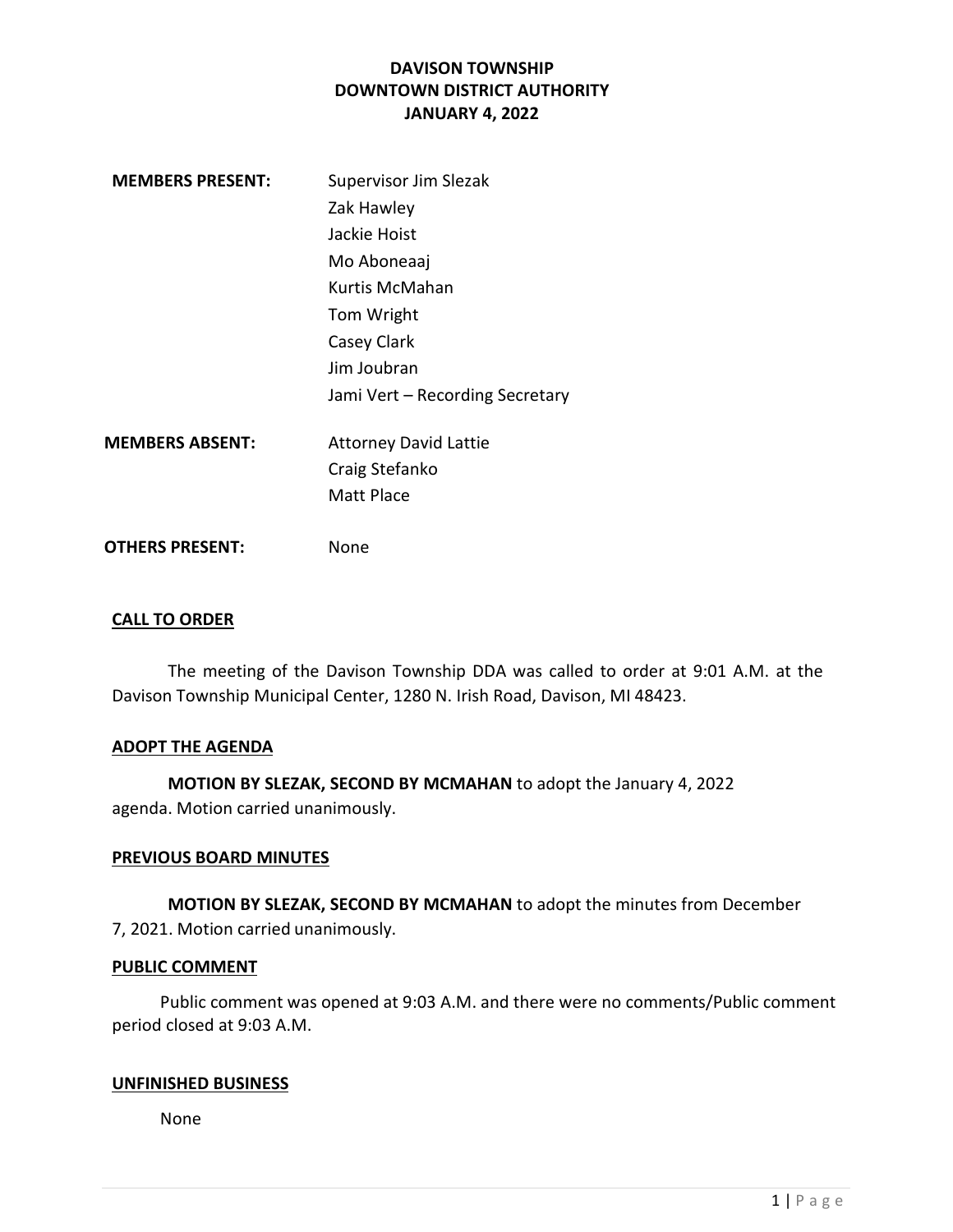#### NEW BUSINESS

Discuss and brainstorming new ideas to do for the Township.

Hawley – has anyone got in touch with Wade Trim?

Slezak – waiting on them.

McMahan – can we explain to the new board members what we do?

 Hawley – beautification of the Township; quite a bit of funds coming into the area; we contacted Wade Trim on/around express ways being mowed; landscaped or hardscaped – like in Birch Run, Vienna Township and Auburn Hills; something along those lines to draw attention to the Township; Wade Trim will get us preliminary drawings.

Clark – where are we at in that process?

Hawley – very early stages; couple years before we can get things rolling.

Clark – sure, that is a big undertaking.

 Hoist – other projects is our portion of M-15; bury utilities; big project and cost a lot; improve look of area.

Hawley – never thought of that.

McMahan – is that also a maintenance issue? Moving forward where it can save on cost.

 Hoist – possibly; when you drive downtown Grand Blanc pay attention at the way it cleans up the area.

 Aboneaaj – it makes a huge difference; draw back is consumers and wanting to tackle that.

 Hoist – challenge with the state; can we get both communities to pull that off? Aboneaaj – it would be a whole new look.

 Joubran – very least; biggest pet peeve is all the utility lines; put up different poles if not going to bury them.

McMahan – that is in the book you just got.

Hawley – don't know if that is something they do?

Joubran – wood one's bend, bow and look horrible.

Slezak – safety issue as well.

Joubran – M-15 needs Michigan U-turns.

Hoist – plans years ago to do a service drive.

 Slezak – about 40-years ago; Township started letting some buildings build up closer; they didn't stick with the plan.

 Hawley – agree with the poles; they are an eyesore; do we focus on the up and coming in our area?

 Hoist – M-15 is much further out project, 3-4 years before we achieve; just began process; where does that fit in our long-range plans?

Hawley – is the cost closer to 5-million?

Hoist  $-2$ -5 million depending on how far we go with it.

Wright – how much of M-15 is in the Township?

Hawley – main chunk of our businesses is.

Wright – agree; build Lapeer Rd and Irish Rd to make look more exciting.

Hawley – makes more sense to bring appeal to that area; look at cost.

McMahan – don't have to deal with the State.

Wright – place to start doing projects; get them under our belts.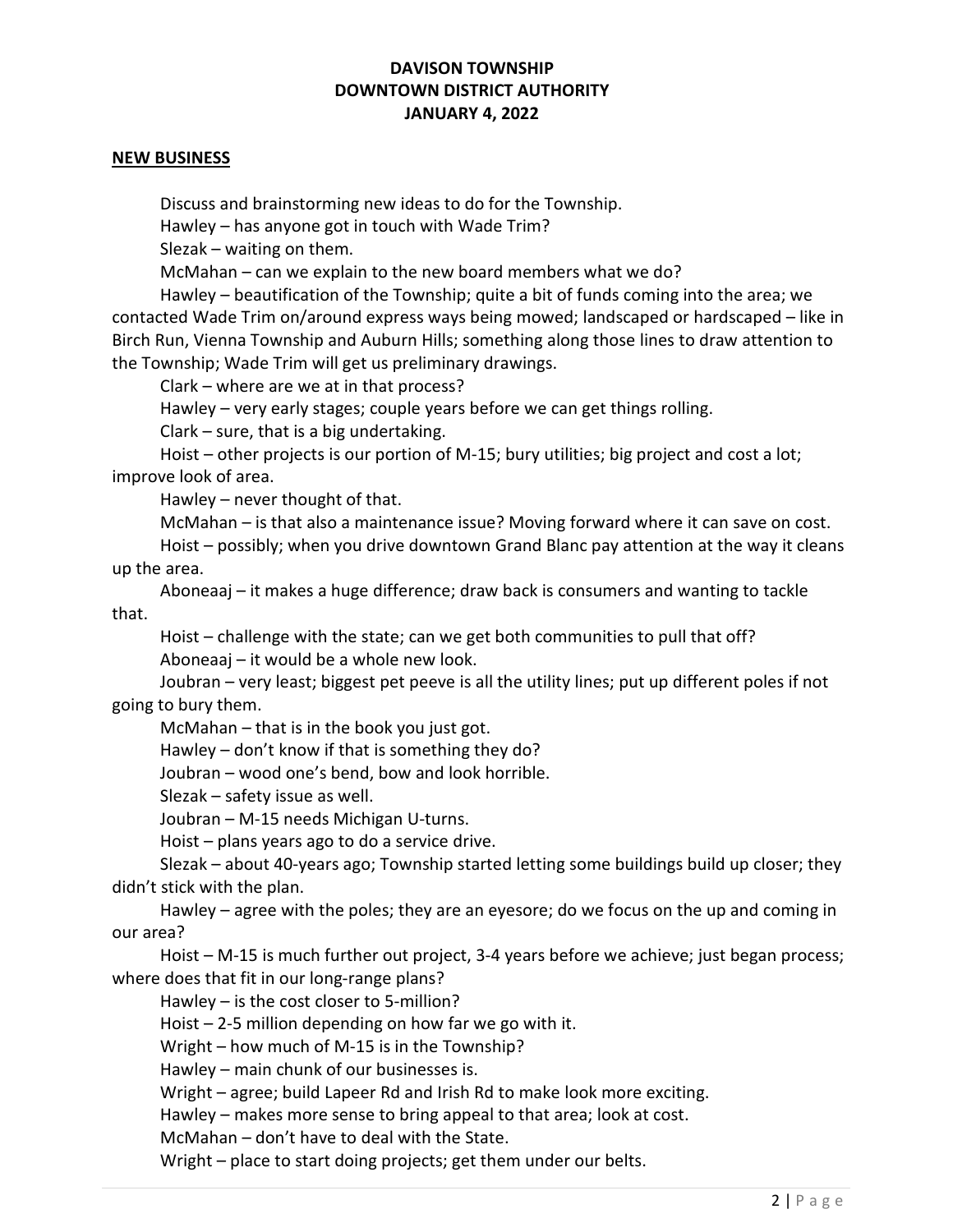Hoist – still have to deal with the MDOT because they regulate everything in arms reach of the expressways.

Hawley – any other ideas?

 McMahan – should we talk about difference between Vienna Township, Birch Run and Auburn Hills?

Hawley – only grabbing the traffic down Irish.

Hoist – is there a plan to redevelop Lapeer Rd by the bridge?

Slezak – safety grant money is doing that widening of Lapeer Rd.

Hoist – that would be the opportunity to do that.

Hawley – never thought about that bridge.

Hoist – capture attention.

Wright – to go back to the question on Auburn Hills – that will be driven by budget.

 Aboneaaj – just with the regular maintenance has enhanced the overall look; M-15 will be the start of putting it on the radar; it all starts with the Township servicing these exits; 2-4-5-10 year projects.

 Wright – establish a project to match grant money to improve their areas; older businesses in area to entice them; don't know what the budget would allow.

 Hawley – we talked about right around 2020; \$2,500 max with \$5,000 match; put language in there that they stay up-to-date with it.

 Slezak – years ago the city did that; need to have criteria set; be tight on how we hand it out; board makes the decision.

McMahan – we could do that at this meeting; 10 businesses  $\omega$  \$2,500 or \$5,000; they have to do the work.

 Hoist – we will get landscaping if we do that low: maybe start out with that, then see how it goes and go up from there; impact areas; wow factor; projects that can get other businesses to do the same.

Hawley – Wright is that what you were talking about?

 Wright – is there somebody on the Township that has lists of businesses that we can approach?

Hoist – identify zones; need to concentrate on zones.

 Joubran – next target is property I own in front of my storage unit; complain about the new landlord does not keep up on landscaping next door in that plaza; they keep garbage in the back.

McMahan – you have multiple zones right there.

Hoist – we lost a lot in that area these past couple years.

Hawley – do we have a list?

 Slezak – we do; it has a lot to do with the process; we have had it where it has been pushed off for months due to the lawyers getting involved.

Joubran – car wash the overall look of the building; eyesore.

 Hawley – it will target the businesses that are interested in keeping their building up. Aboneaaj – poor ownership.

 Hawley – we will see a turn out of people that will want to do this and keep it up, they just don't want to dig into their own pocket book.

 Aboneaaj – we did campaign home for holidays when I worked at the credit union; cash for curb appeal could be a name; allocate money to businesses that have been in business for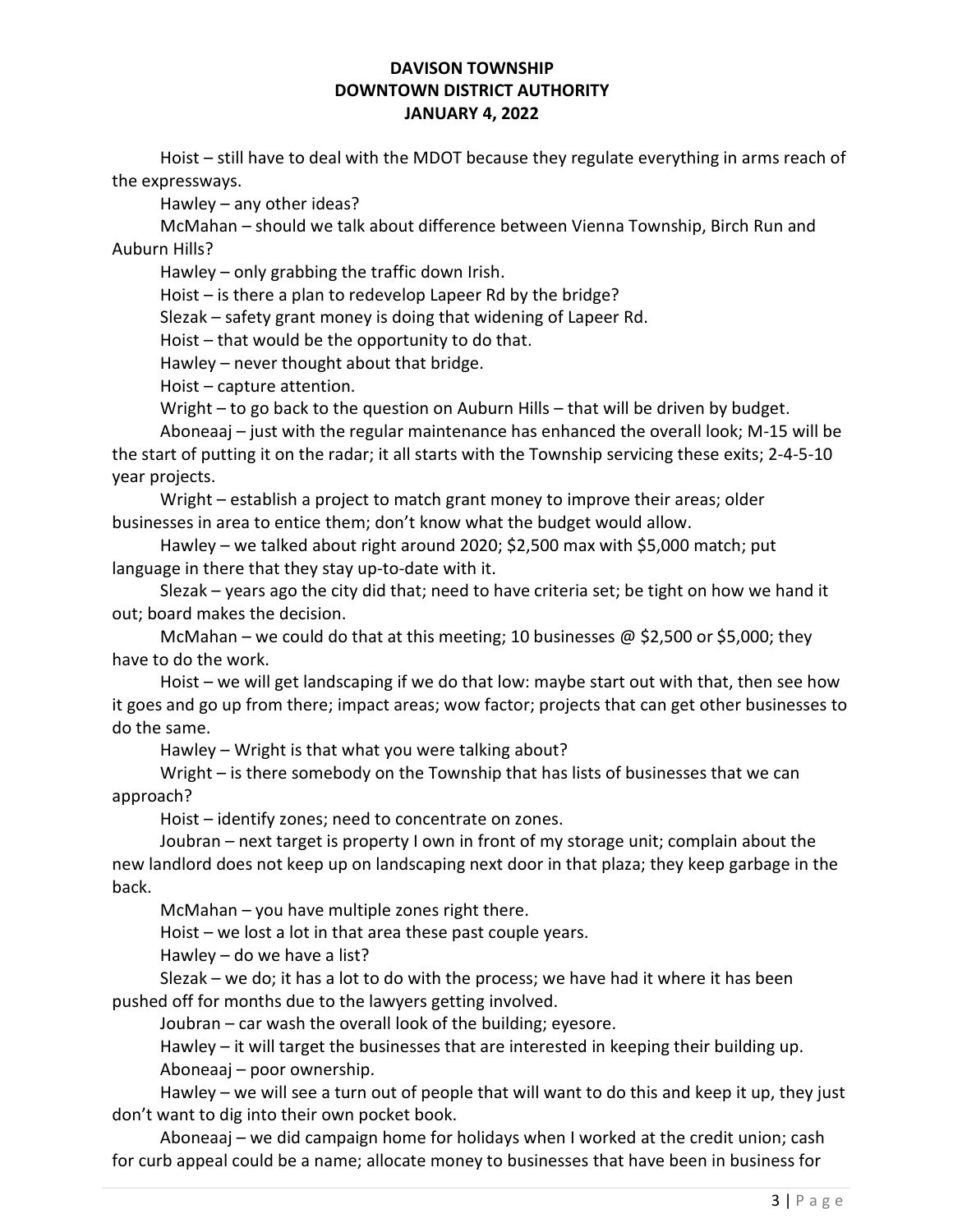ten years or longer; cap it at \$10,000; good will on us; DDA is involved; all aware.

 Hawley – good idea; throw out some numbers; what we are comfortable allocating; 10 businesses at \$5,000?

McMahan – I thing that's minimum.

Hoist – yes, that is pretty small.

Slezak – we could do a number without businesses.

McMahan – up to?

 Wright – what's in the budget right now? \$300,000; when does it get replenished? Hoist – February and another around September.

Wright – and how much of that do we allocated right now?

Hawley – we have Wade Trim around \$20,000; Lake Callis payment.

Wright – if we set \$100,000 aside hat won't hurt.

McMahan – no, based on what I know; that would be fair.

 Wright – the number of businesses depend on what comes in; how do we notify them? Aboneaaj – we could get the word out.

Slezak – we could do a mailer or no?

Wright – are we mailing them anything right now?

Slezak – no.

Hawley – mailer does not hurt.

 Wright – is there someplace on the computer to do labels of the DDA businesses? Slezak – yes, we can do that.

Hoist – it would be a good correspondence some might not know they are in the DDA

Zone.

McMahan – in the correspondent we invite them to our meetings as well.

Wright – when we meet and they are welcome to come.

Slezak – we can get something out around February.

MOTION BY MCMAHAN, SECOND BY WRIGH to approve up to \$100,000 be used for beautification grant. Roll Call: Joubran – yes; Clark – yes; McMahan – yes; Hawley – yes; Wright – yes; Hoist – yes; Slezak – yes. Motion carried unanimously.

Joubran – do we have a sub-committee?

Hawley – it would be handled here.

Slezak – we would discuss it with this board.

Hawley – do we talk about the parameters? Or put that off for the time being?

Wright – let us see if we get any response first.

 Hawley – Slezak, can you take care of the mailing to send out the letter from the DDA to the businesses?

 Slezak – yes, Jami will put one together and send it to the board members to look over and make corrections or add; then will mail out.

 Hoist – might be good at hearing what projects they are interested in doing; then develop our criteria.

Hawley – I like that idea.

 McMahan – deadline/timeline to respond; looking to do this mid-summer; not want to do this in winter months.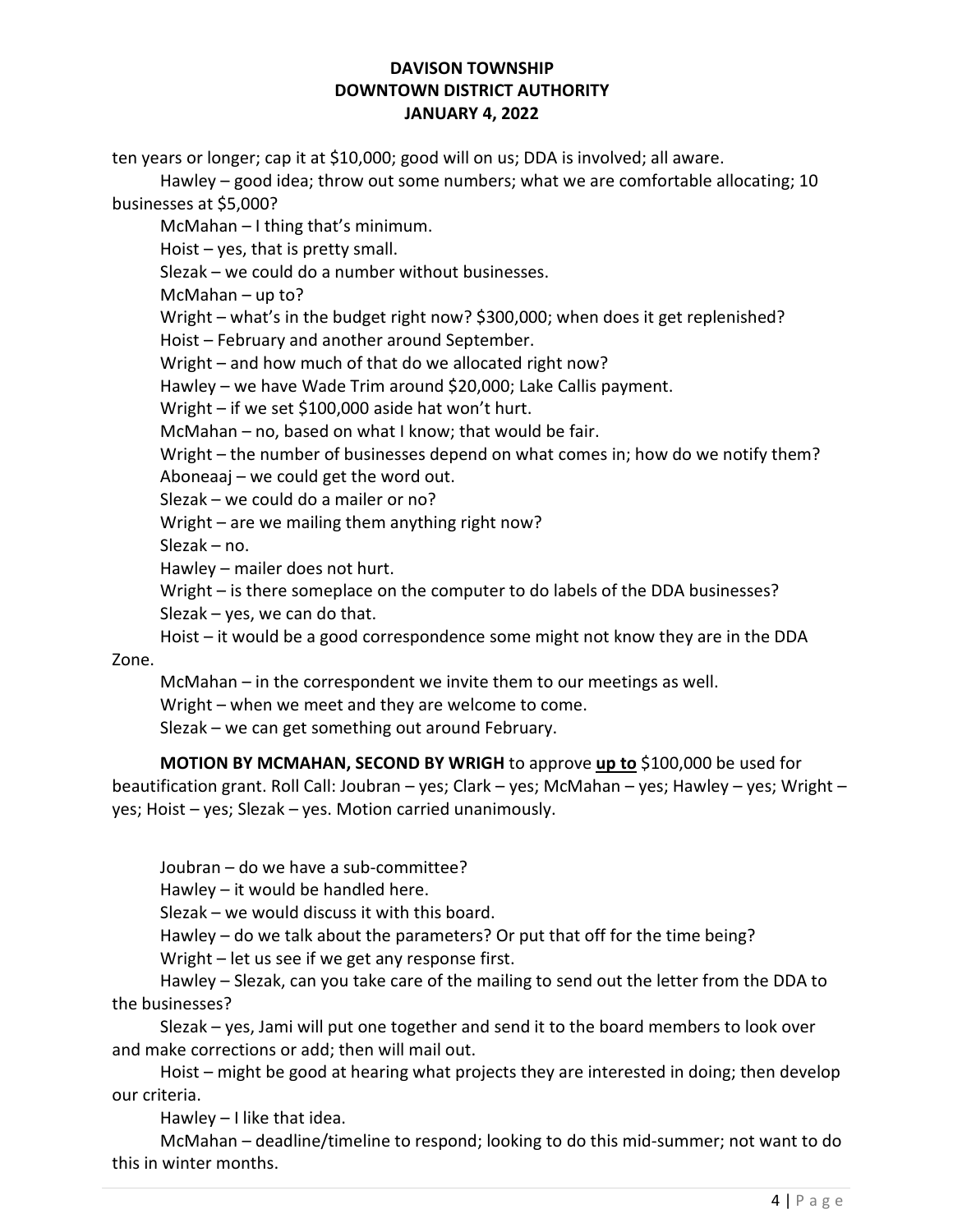Hawley – depending on type of project.

 Hoist – they will have to come to us with some type of budget; contractors quote or somebody put together type of estimate; they will need 30-days; we will need 30-days to make a decision; usually confirm they have their half of the money; they have to put up their money first.

Slezak – yes, exactly.

 McMahan – do we do this as a 2022 or 2023 project; get it going this year for 2023? Wright – pretty flexible depending on what the project is.

 Hoist – March meeting, April criteria, May deadline, June would be awards and contracts. McMahan – that's what I was looking for, some timeline.

 MOTION BY WRIGHT, SECOND BY SLEZAK that we exclude our businesses from this. All favor. Motion carried unanimously.

McMahan – remind app for the meeting? Do we want that?

Slezak – that would be great.

 McMahan – just fill out the form by the door with your name, address, phone number and email.

# INFORMATIONAL ITEMS

Recap on the Shop with a Hero

Slezak – we had the 1<sup>st</sup> one downtown; \$3,000 went to the Downtown shopping; after talking with the school, we were really the only ones that donated; Meijer had reached out to Chief about doing it again at Meijer; there was concern about another school doing it there and that's why the Township stopped it; after talking with Meijer it was a miscommunication; we gave \$1,500 for that event which helped about 30 kids; Meijer allotted \$100 a kid; a lot of kids come in and shop for their family and not get anything for themselves; we upped the amount to \$150 a kid, that way the kids could get themselves something as well; we helped 50 kids total with 20 being downtown and 30 at Meijer; we spent \$4,500 total; applaud everyone on the board that made the decision to help do this.

 Hawley – just a little recognition would have been nice; the city took the credit kind of frustrating; but am grateful for the kids that got to participate.

 Aboneaj – huge benefit; money well spent; recognition will come; we are the Township and we worked to make this happen.

 Hawley – none of us are here for recognition, but the DDA is here for the Township; possibly double it next year.

Wright – any new businesses?

Slezak – just basically everything you have heard.

McMahan – when will they be open?

Slezak – they all should be opening real soon.

Aboneaaj – cottage inn delivers beer with your pizza.

Hawley – really?

 Hoist – parcel next to Tim Horton's anything we can discuss on this? Slezak – no, not at this time.

 $5$  | P a g e